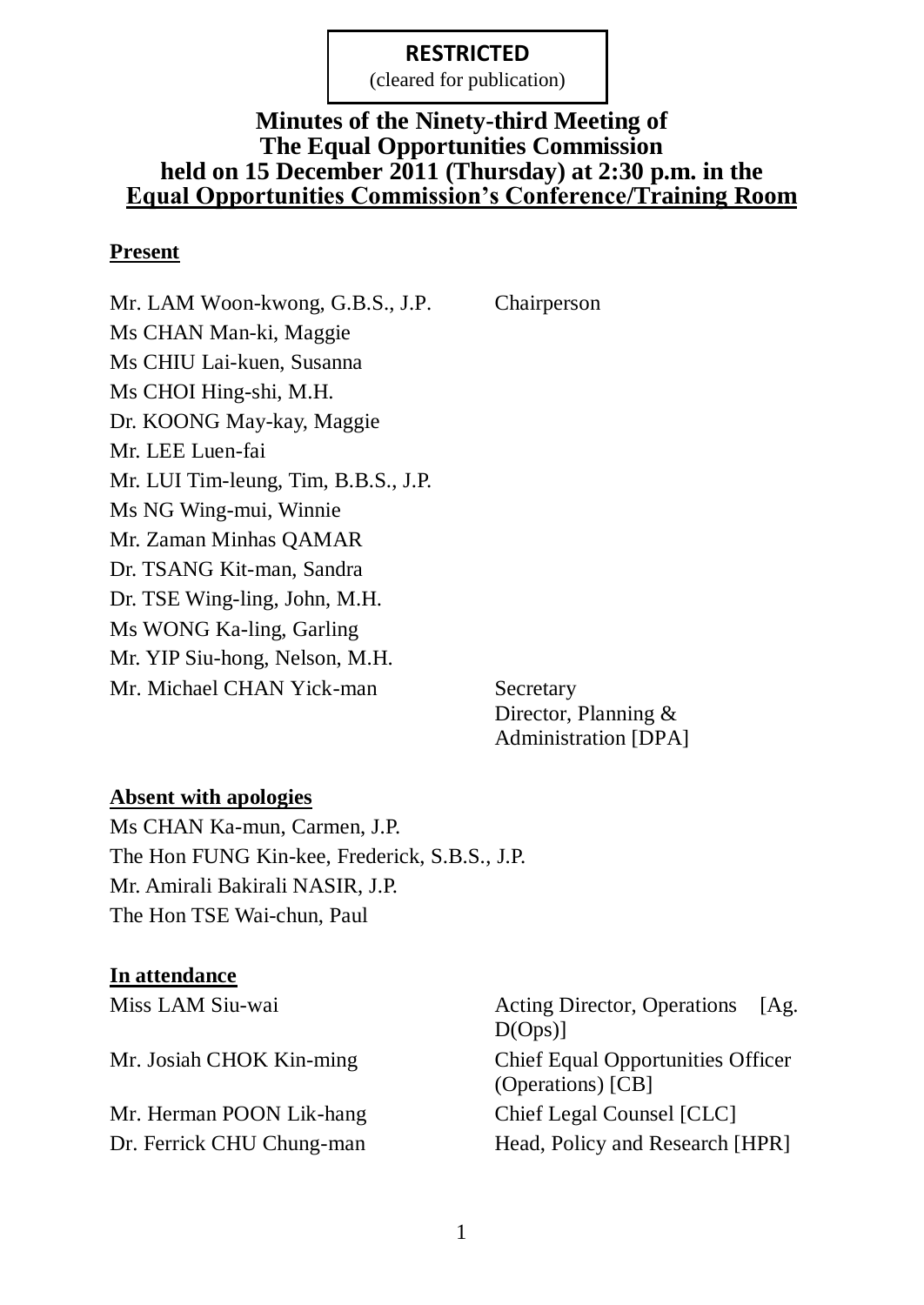(cleared for publication)

Miss Kerrie TENG Yee-san Accountant [ACCT]

Ms Shana WONG Shan-nar Head, Corporate Communications & Training [HCCT] Miss Gloria YU Wai-ling Senior Equal Opportunities Officer, Administration & Personnel [SAP]

# **I. Introduction**

1. The Chairperson (C/EOC) welcomed all Commission Members (Members) to the 93<sup>rd</sup> Meeting.

2. Apologies for absence were received from Ms CHAN Ka-mun, Carmen, The Hon FUNG Kin-kee, Frederick, Mr. Amirali Bakirali NASIR, J.P. and The Hon TSE Wai-chun, Paul, due to clash of meeting schedules/other business engagements/sickness.

3. C/EOC said that a press briefing would be held after the meeting in accordance with the usual practice.

*(Mr. Zaman QAMAR joined the meeting at this moment.)*

# **II. Confirmation of Minutes** (Agenda Item No. 1)

4. The Minutes of the 92<sup>nd</sup> Meeting held on 15 September 2011 and issued to Members on 10 October 2011 were confirmed without amendment.

**III. Matters Arising** (Agenda Item No. 2)

# **Review on Adjudication of Equal Opportunities Claims by the District Court**

5. C/EOC said that with Members' agreement given in the last meeting, a submission had been provided to the Judiciary in response to its Review on Adjudication of Equal Opportunities Claims by the District Court stating that the EOC welcomed the Judiciary recommendations of improving the adjudication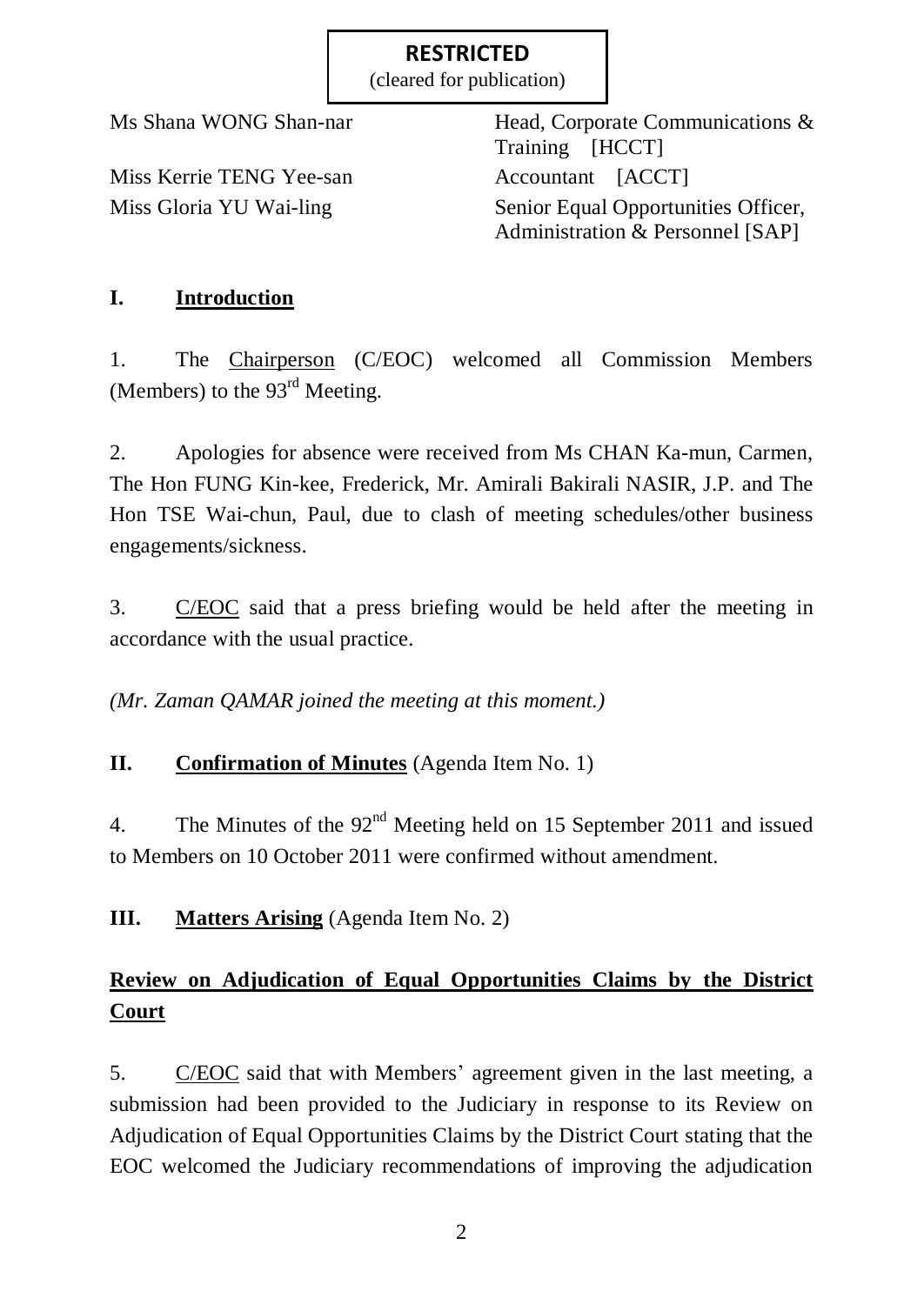(cleared for publication)

system so that discrimination claim could be dealt with in a speedy manner. In the submission, we also maintained that the improvements should take place under a new framework of a separate specialized EO Tribunal, so that the aggrieved persons would not be deterred by the formality of court proceedings. Moreover, the specialized tribunal would have an inquisitorial function so that the emphasis on a court-driven function would even be stronger. The consultation period had ended and many organizations had submitted their views to the Judiciary. The EOC was awaiting responses from the Judiciary on the views submitted and its decision on the way forward.

### **Director of the Year Award**

6. Members were pleased to note that the Commission had won the Directors of the Year Award 2011 from the Hong Kong Institute of Directors in recognition of its excellence in corporate governance and professionalism of its Board of Directors.

### **IV. New Agenda Items**

### **Discrimination Claim against EOC Officers (DCEO 8/2011)**

(EOC Paper No. 25/2011; Agenda Item No. 3)

7. C/EOC said that Members had been informed in October that 3 EOC officers had received a writ of summons served to them by a complainant claiming that the officers had refused to handle his victimization complaint against a press group because, amongst other things, of his disability, and was seeking damages. EOC Paper No. 25/2011 provided a detailed update of the legal action brought by the client.

8. CLC briefed Members on the details contained in the EOC paper. He said that the complainant had continued to lodge discrimination complaints with the EOC and service complaints against our staff. At the same time, he had been publishing insulting remarks attacking case officers handling his cases on his internet blogs. Ag. D(ops) added that this complainant had first lodged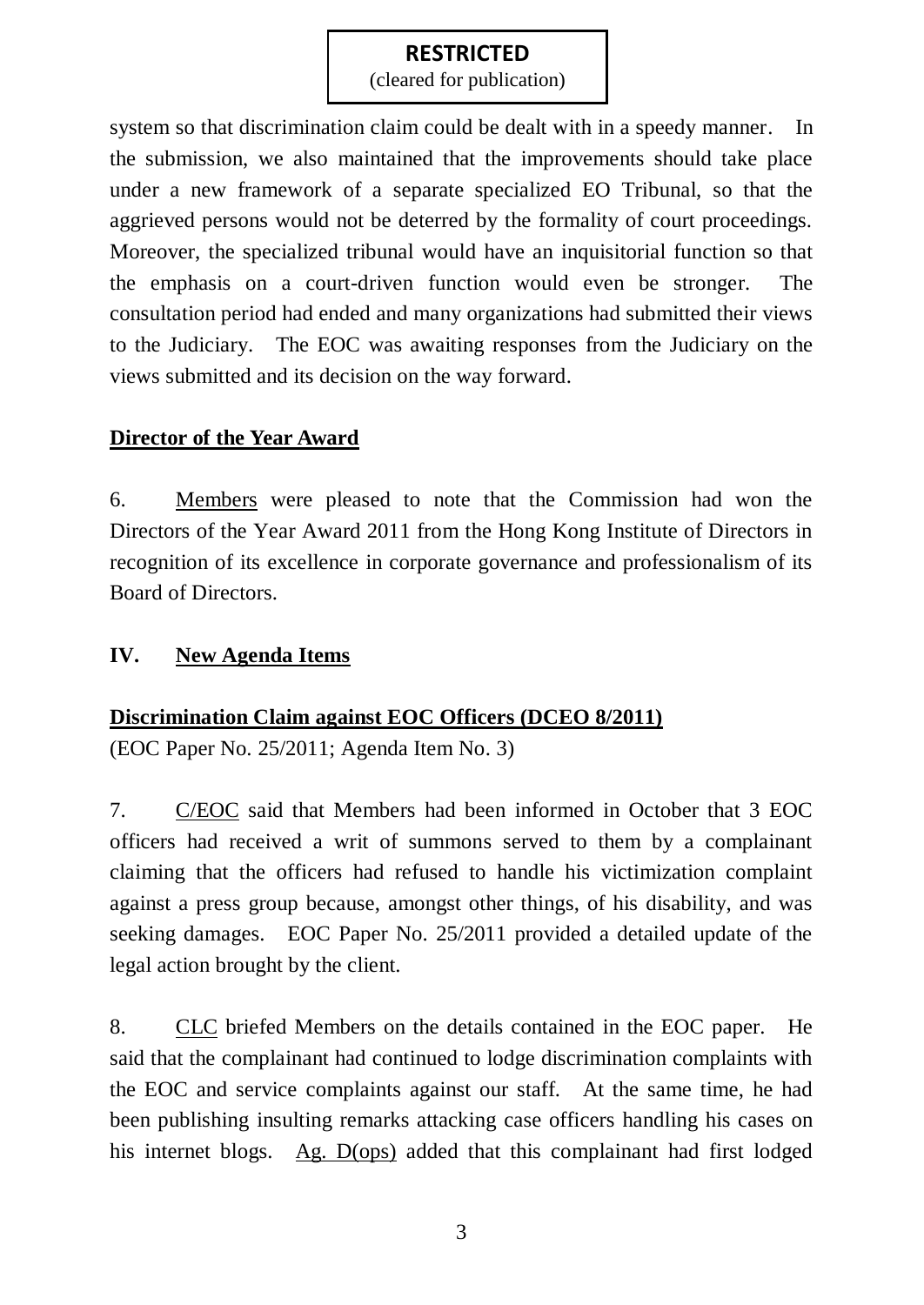(cleared for publication)

discrimination complaints with the EOC in 2004 and a total of 23 cases had since been lodged. Among these 23 cases, 3 were still active. Recently, 1 of the 3 still active cases had been successfully conciliated. All along, officers of the Operations Division had exercised due diligence in handling his cases. However, once he received answers from our officers not to his satisfaction, he would publish insulting remarks against our officers on his blogs. Those remarks also attracted others to join in the attacks. Moreover, CB said that the insulting attacks had now extended to staff's family members. All of the above put a lot of stress to officers in the Operations Divisions and made it very difficult for them to handle this complainant's cases, particularly for officers who were relatively junior. In view of his right to continue lodging complaints with the EOC, the Operations Division had yet to come up with a better approach to deal with him and handle the cases lodged by him.

*(Ms Winnie NG joined the meeting at this moment.)*

9. In response to questions raised by Mr. Zaman QAMAR, Ag. D(Ops) said that most of the complaint cases lodged by the complainant were related to disability discrimination and articles published in the press or on the internet. As regards the legal costs in defending the claim, C/EOC said that they would be borne by the EOC since the claim against the officers arose from performing their duties and the claim was covered by EOC's Professional Indemnity Insurance Policy subject to a deductible.

10. In response to questions raised by Ms Garling WONG, CLC said that although the remarks published by the complainant on his blogs were abrasive and harassing, they did not amount to criminal offence or would require compulsory detention order under mental health legislation. In response to another question raised by Dr. Maggie KOONG, CLC said that the complainant had filed his claim against our officers on his own without legal representation.

11. Dr. Sandra TSANG suggested the EOC to adopt an approach in dealing with this complainant that could allow the EOC to control the possible damage to it and its staff, for example, to limit the number of staff to be involved and to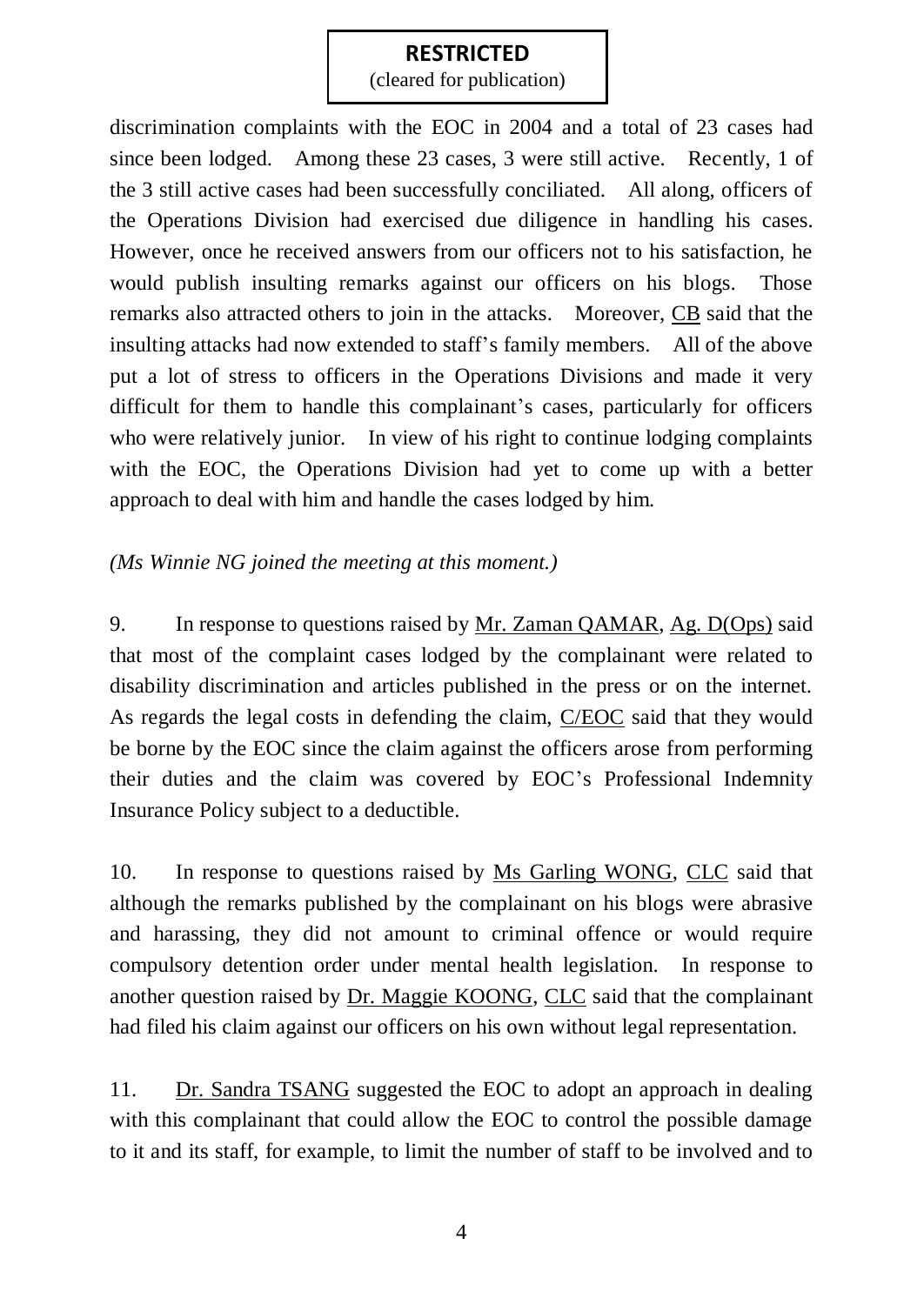(cleared for publication)

deploy more senior staff to handle his cases to lessen the damages to junior staff.

*(Ms Susanna CHIU joined the meeting at this moment.)*

12. In response to questions raised by Mr. Tim LUI, CLC said that under EOC's existing Professional Indemnity Insurance Policy (PI Policy) there was a deductible applicable to each claim. The EOC would arrange to seek costs from the complainant if it won the case. DPA added that the EOC would invite quotations from service providers every year for obtaining the best available terms to renew the PI Policy. A few years ago, a significant increase in the deductible amount was noted from the quotes provided due to EOC's claim history. The current deductible amount was the lowest available from the offered terms to the EOC.

13. Ms Winnie NG opined that it was the complainant's right to lodge complaints and file legal claims; hence, the EOC had no choice but to support its staff to contest the proceedings. Mr. LEE Luen-fai echoed that support should be given to staff so that they could carry out their daily work professionally and also for the purpose of maintaining staff morale. Dr. John TSE suggested the Legal and Complaints Committee to study the possible protection to staff and the options available for them, not limiting to those from the EOC but also to include any pro bono services from the legal community. Ms Susanna CHIU also remarked that the EOC should protect its staff who had acted in good faith in performing their work.

14. Members' views expressed and EOC Paper No. 25/2011were noted.

# **Full Findings and Follow-up Action of 2011 Customer Satisfaction Survey on EOC's Complaint Handling Mechanism**

(EOC Paper No. 26/2011; Agenda Item No. 4)

15. C/EOC said that EOC Paper No. 26/2011 presented the summary of the findings of the Customer Satisfaction Survey 2011, which was an annual regular survey conducted since 2009 to gauge views and feedbacks from users of our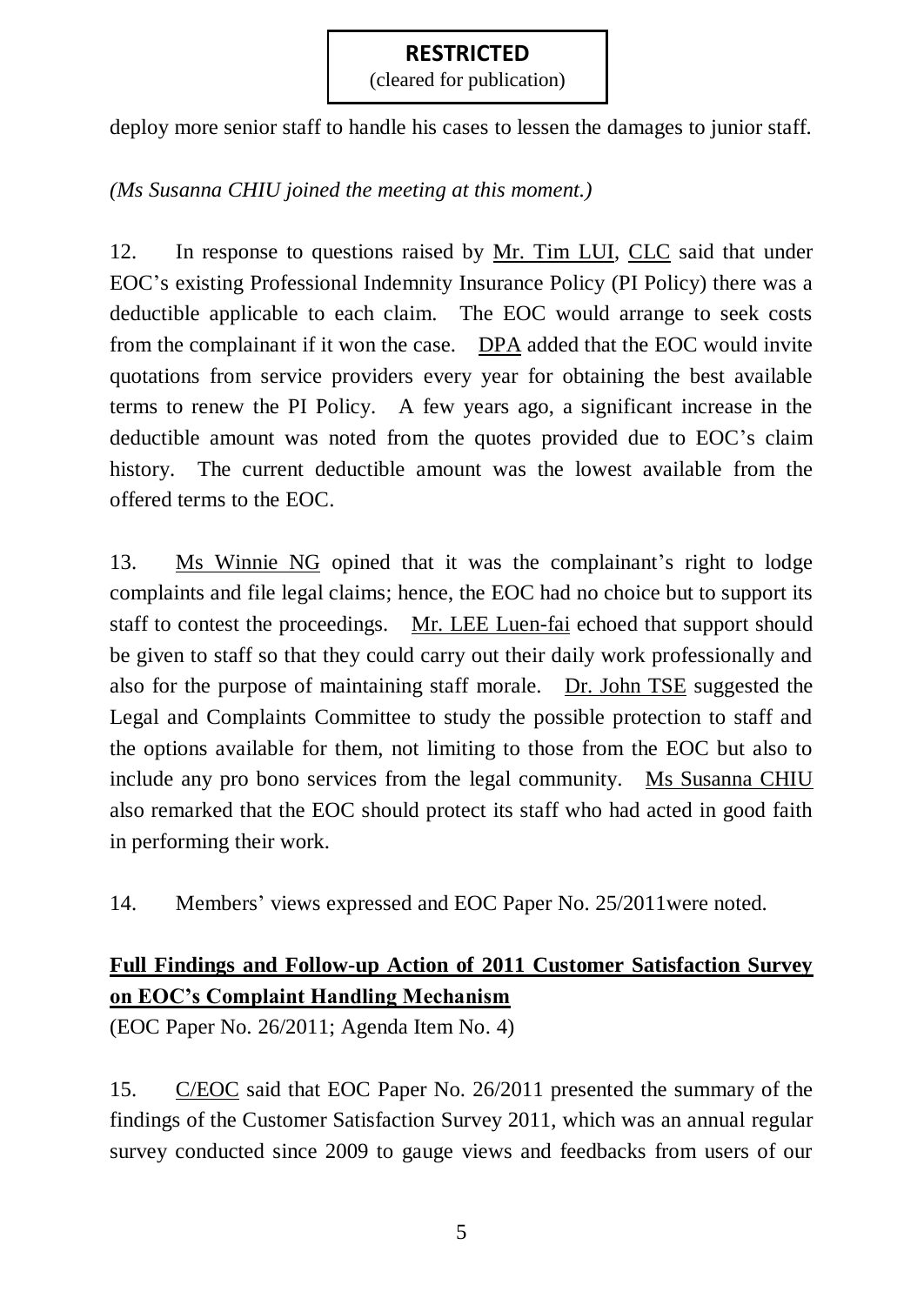(cleared for publication)

complaint handling and enquiry services. Members were welcome to have the full report for detailed study. He highlighted that there was a slight improvement in the overall satisfaction rate on both the complaint handling and enquiry services this year. Additionally, like last year, respondents continued to give significantly more favourable ratings than complainants, though the gap had narrowed.

### *(Ms Maggie CHAN joined the meeting at this moment.)*

16. Members noted that the parameters found to have more impact on clients' overall satisfaction in the survey were "impartiality", "timeliness of handling" and "investigation process". It showed that our clients valued impartiality and preferred to have cases dealt with in a timely manner. As such, a number of improvement measures were proposed with a view to shortening the handling time and streamlining the handling process. Details of the measures introduced were listed in the EOC paper. CB said that the improvement measures proposed had been implemented on 1 October 2011 and in the first two months after implementation, a total of 15% of complaint cases received had been resolved. A review would be conducted after 6 months to consider the effectiveness of the measures and see if further improvements were warranted.

17. In response to questions raised by Ms Susanna CHIU, CB said there were detailed breakdown on the survey respondents' ratings by complaint outcomes in each of the survey questions. Details were contained in the full survey report. He added that in general, around 60% of complaint cases were discontinued, and this might be one of the reasons that ratings of impartiality given by Complainant were significantly lower than that given by Respondent in the survey.

18. In response to questions raised by Dr. Maggie KOONG concerning the low ratings on the conciliation process, CB said that there was an early conciliation before investigation and another one after investigation in the complaint handling process. As conciliation was a voluntary means to resolve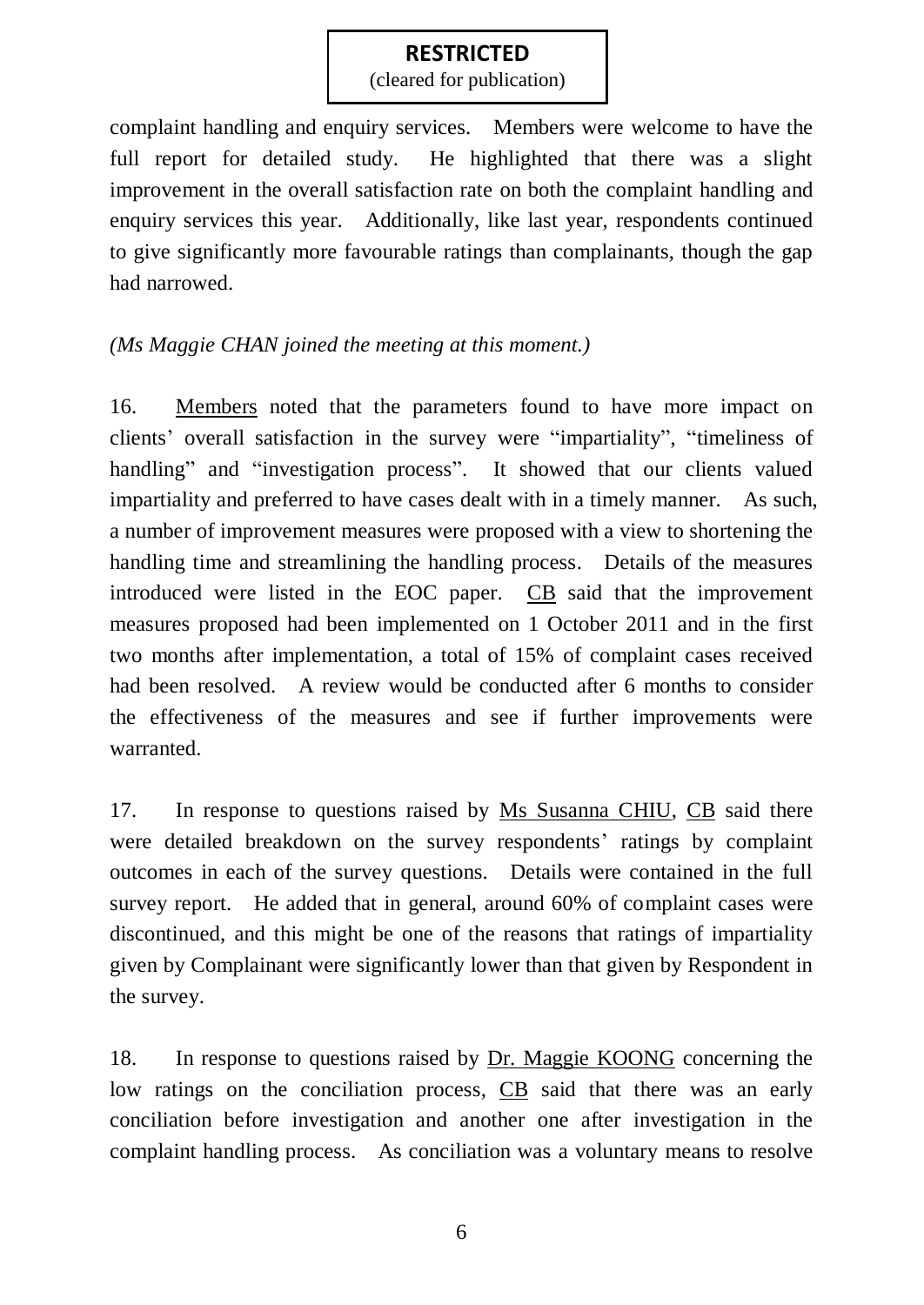(cleared for publication)

complaints and the success usually dependent on whether the terms were agreeable by both parties, there might be cases that both conciliations (the early conciliation and the conciliation after investigation) were not successful. In such case, the ratings given by both the Complainant and the Respondent would be very low.

19. Dr. Sandra TSANG commented that the present presentation of the survey data might not have provided a fair view on EOC's performance in complaint handling. Some of the data on the ratings that were outcome dependent might need to be excluded for a fairer view. She suggested engaging outside expert's help in the data presentation for achieving more accurate and fairer findings. Dr. John TSE requested for a copy of the full survey report and volunteered to assist in reviewing the data presentation of the survey results. He opined that either a 4-point or a 6-point scale should be used instead of the 5-point scale adopted in the survey for obtaining clearer views from the survey respondents. The term "impartiality" used in the question posed to survey respondents was difficult to understand hence would affect the views collected. He further suggested that a follow up question on how the EOC could improve its services could be added and given the possibility of significantly different opinions and views on questions posed would be obtained, there might be a need to prepare different sets of questionnaires for Complainant and Respondent in future surveys. DPA added that in a recent review on EOC's Customer Satisfaction Survey by the Efficiency Unit of the Government, there were similar improvements proposed on the survey methodology for future surveys, which included that the survey should not be administered by staff of the Operations Division and outside expert's help could be enlisted to improve the survey questionnaire design and the survey results presentation to facilitate better analysis. The Planning & Administration Division would co-ordinate the changes in methodology required.

20. C/EOC thanked Members' views expressed and hoped that appropriate improvements could be made to next year's survey.

[Post-meeting note: The full survey report has been provided to Dr. John TSE after the meeting.]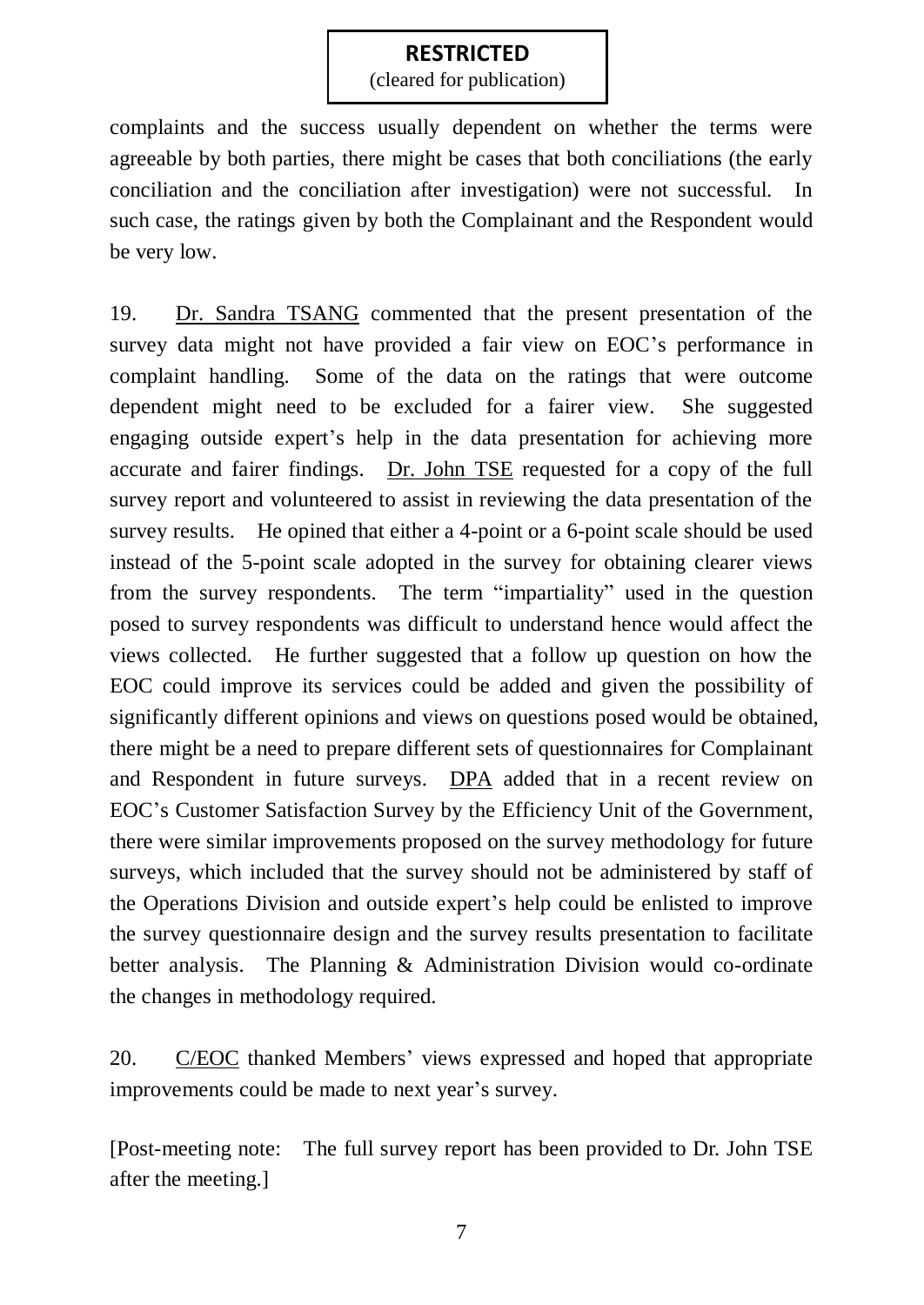(cleared for publication)

# **Reports of the Legal & Complaints Committee (LCC), Community Participation & Publicity Committee (CPPC), Policy and Research Committee (PARC) and Administration & Finance Committee (A&FC)**

(EOC Paper No. 27/2011; Agenda Item No. 5)

21. EOC Paper No. 21/2011 contained information on the work of the respective EOC committees. In view of his busy schedule, Mr. Zaman QAMAR requested to resign from participating in the Community Participation & Publicity Committee (CPPC). The Meeting endorsed his resignation from the CPPC with immediate effect.

22. Ms Susanna CHIU, Convener of A&FC, said that the A&FC had considered the latest progress on the follow up actions on the Training and Development Needs Analysis in its 59<sup>th</sup> Meeting held on 24 November 2011. It was noted that the sharing series conducted by EOC Members, which received very positive feedback from staff, would continue. She encouraged more EOC Members to hold sharing sessions with staff, which were very good two-way communication opportunities that could facilitate more mutual understanding.

23. DPA reported that in the same A&FC Meeting  $(59<sup>th</sup>)$ , A&FC Members had considered and agreed to the suggestion from the CMAB for the EOC to consider deleting the pledge of *"reply to written enquiries on simple issues within 5 working days"* from 2012 onwards in view of the small number of cases received in the past few years, as the great majority of matters enquired were of a complex nature. EOC Board's endorsement would now be sought. Members endorsed the proposed deletion of the pledge which would take effect from 1 January 2012.

24. Members noted EOC Paper No. 27/2011.

**Half Yearly Report of EOC's Financial Position as at 31 October 2011** (EOC Paper No. 28/2011; Agenda Item No. 6)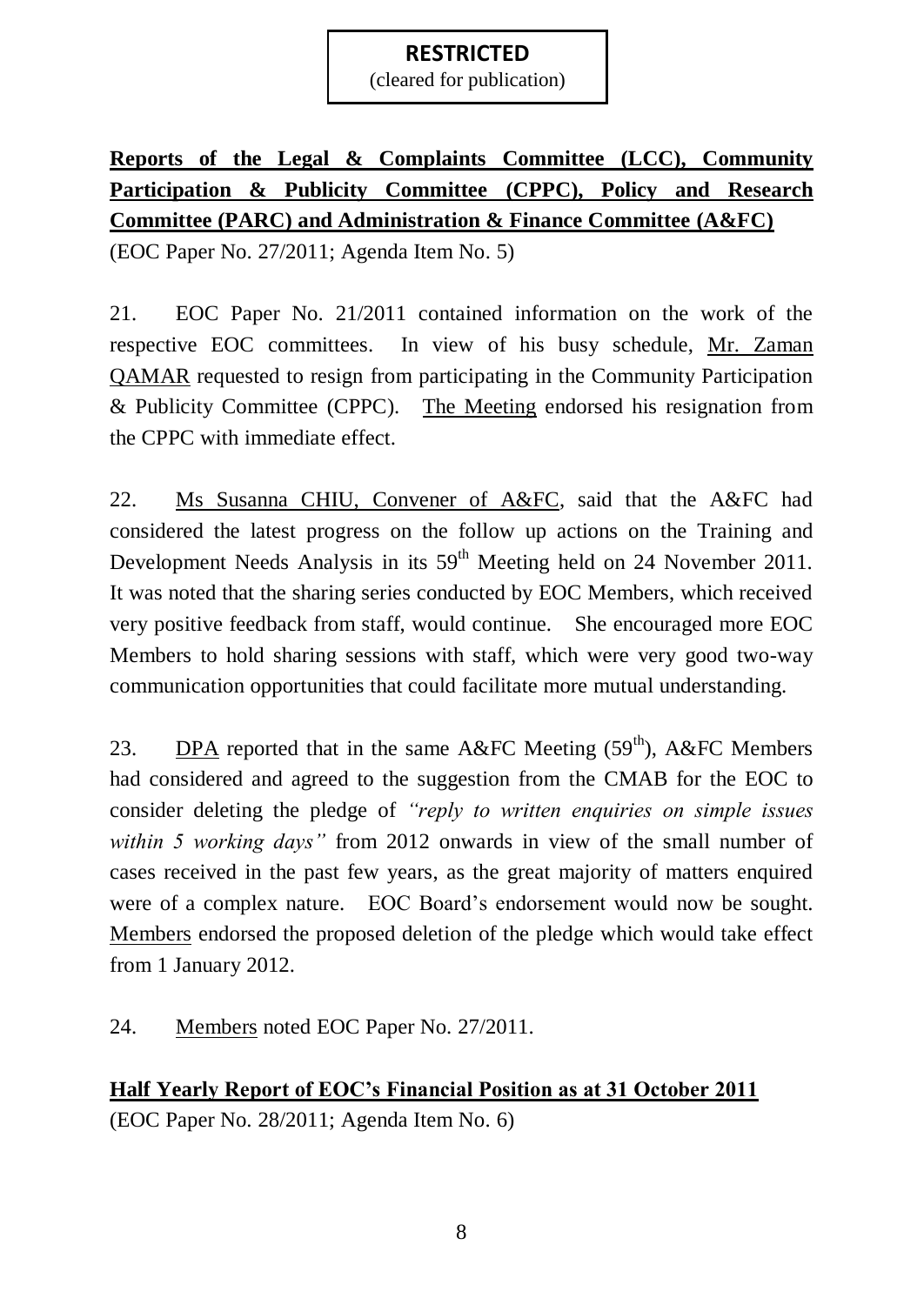(cleared for publication)

25. ACCT briefed Members on the salient points in EOC Paper No. 28/2011.

26. Members noted that based on the actual and estimated expenditures as at 31 October 2011, it was expected that there would still be \$7.96M available for use. After taking into account the actual and committed expenditures of \$6.22M, there would be an estimated surplus of \$1.74M for 2011/12 under recurrent expenditures. However, Members also noted that this was a preliminary estimation and the available funds of \$7.96M could be flexibly used for other purposes related to EOC's work.

27. Members noted EOC Paper No. 28/2011.

# **Tentative EOC Meeting Schedule for 2012**

(EOC Paper No. 29/2011, Agenda Item No. 7)

28. EOC Paper No. 29/2011 contained the tentative meeting schedule for 2012. Mr. Tim LUI said that he would be unable to attend three out of the four regular meetings in 2012 according to the tentative schedule. The EOC Office would follow up the matter with Mr. LUI and other Members to see if it was possible to reschedule some of the meetings.

[Post-meeting note: A revised meeting schedule for 2012 was issued to Members on 28 December 2011.]

### **V. Any Other Business**

### **Members' Brainstorming Session to be held on 7 January 2012**

29. C/EOC said that the Brainstorming Session scheduled for 7 January 2012 would be held from 9:00 a.m. to 3:00 p.m. at the EOC Office. Up to present, 12 Members including himself had indicated their availability to attend. He urged other Members to join part of the Session if they were not available for the whole day.